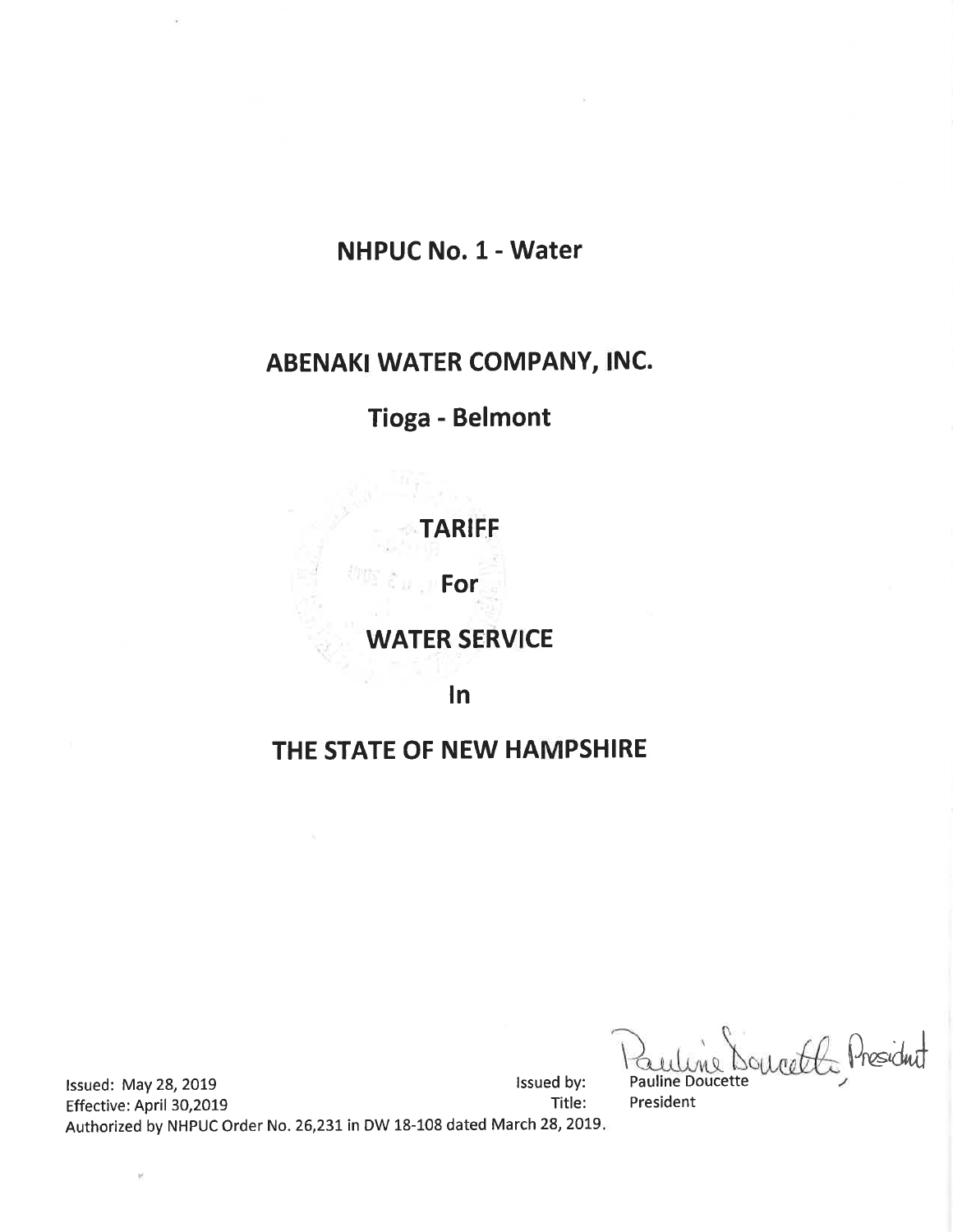## NHPUC NO. 1- WATER Abenaki Water Company, lnc. Tioga - Belmont

## TABLE OF CONTENTS

| <b>Service Area</b>                          | $\mathbf{1}$            |
|----------------------------------------------|-------------------------|
| <b>Terms and Conditions</b>                  |                         |
| <b>Service Provisions</b>                    | $\mathbf{1}$            |
| <b>Applications for service</b>              | $\mathbf{1}$            |
| <b>Service Pipe</b>                          | $\mathbf{1}$            |
| <b>Pipes and Fixtures</b>                    | $\mathbf{1}$            |
| <b>Use of Water</b>                          | $\mathbf{1}$            |
| <b>Stoppage and Damage</b>                   | $\overline{2}$          |
| <b>Billing</b>                               | $\overline{2}$          |
| <b>Deposit</b>                               | $\overline{2}$          |
| <b>Service Charge</b>                        | $\overline{2}$          |
| <b>Connection and Reconnection</b>           | $\overline{2}$          |
| <b>Disconnection</b>                         | $\overline{2}$          |
| <b>Restricted Use</b>                        | 3                       |
| <b>Meters</b>                                | $\overline{\mathbf{3}}$ |
| General Service - Metered Rate Schedule "GM" | $\overline{\mathbf{4}}$ |

lssued: May 28, 2019<br>Effective: April 30,2019 lssued by: later and the state of the state of the state of the state of the state of the state of the state of the state of the state of the state of the state of the state of Effective: April 30,2019 Authorized by NHPUC Order No. 26,231 in DW 18-108 dated March 28, 2019. Pauline Doucette President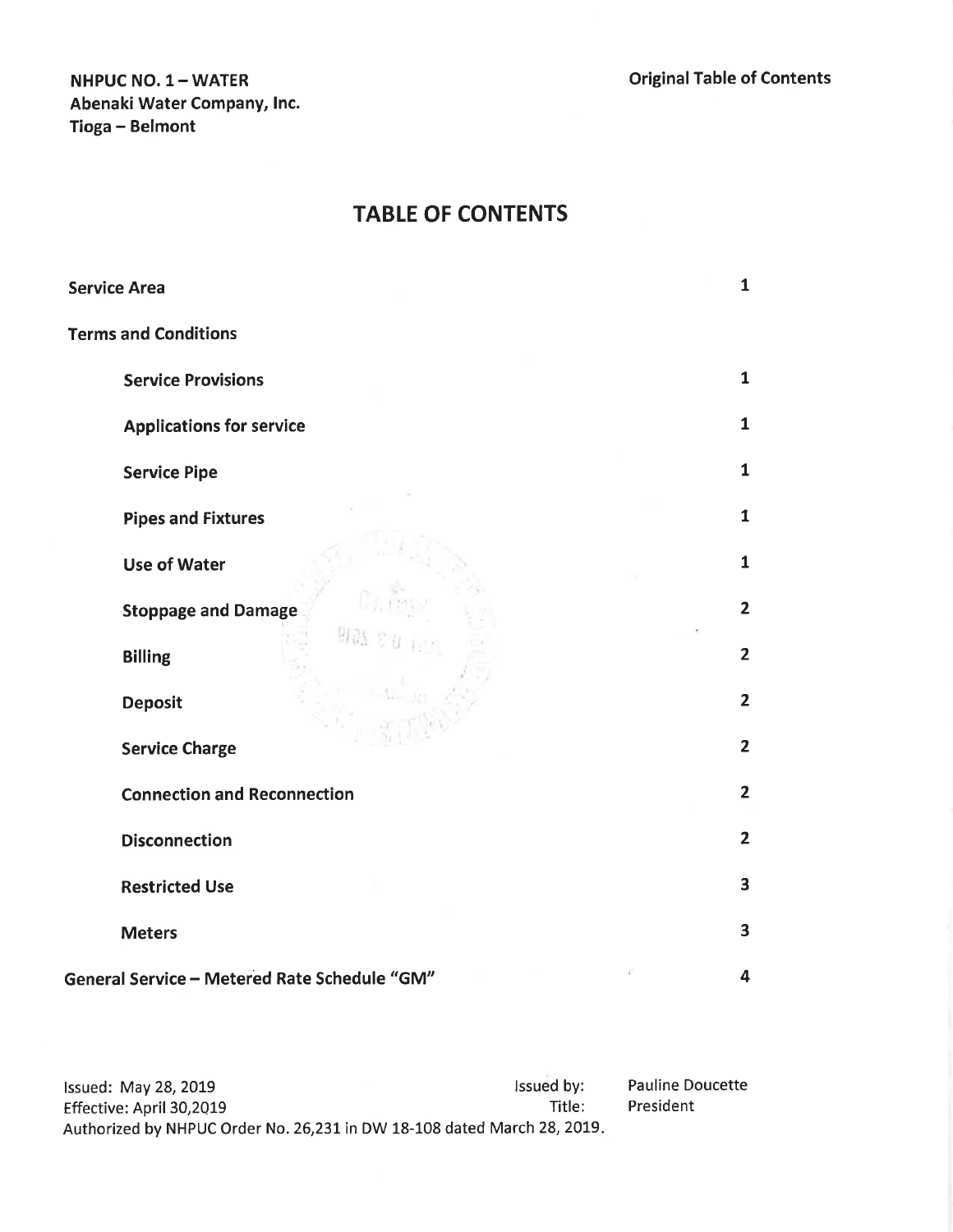**NHPUC NO. 1 – WATER 1st 1st 1st 1st 1st Revised Page 1 Abenaki Water Company, Inc. Superseding Original Page 1 Tioga – Belmont**

## TEMPORARY GENERAL SERVICE- METERED

## Rate Schedule - "GM"

#### **AVAILABILITY:**

This schedule is available to all metered water service in the franchise area.

#### **CHARACTER OF SERVICE:**

Water will be furnished and maintained at the normal operating pressure of not less than 20 psi nor more than 70 psi at the service connection.

### **RATES-QUARTERLY**

| <b>Fixed Quarterly Charge:</b> | \$20.00 per unit      |
|--------------------------------|-----------------------|
| <b>Consumption Charge:</b>     | \$0.015735 per gallon |

#### **TERMS OR PAYMENT:**

Bills under this rate schedule are net, will be rendered quarterly. The bills are due and payable upon presentation. If payment is not made within 30 days from the postmarked date, disconnect action may be taken in accordance with regulations of PUC 1203.11.

If a check is returned to the Company, the charge shall be no less than \$5.00 or the Company's cost of recovery.

Issued: June 10, 2021 Issued by: Robert Gallo

Effective: January 1, 2021 Title: President

Authorized by NHPUC Order No. 26,482 in DW 20-112 dated May 18, 2021.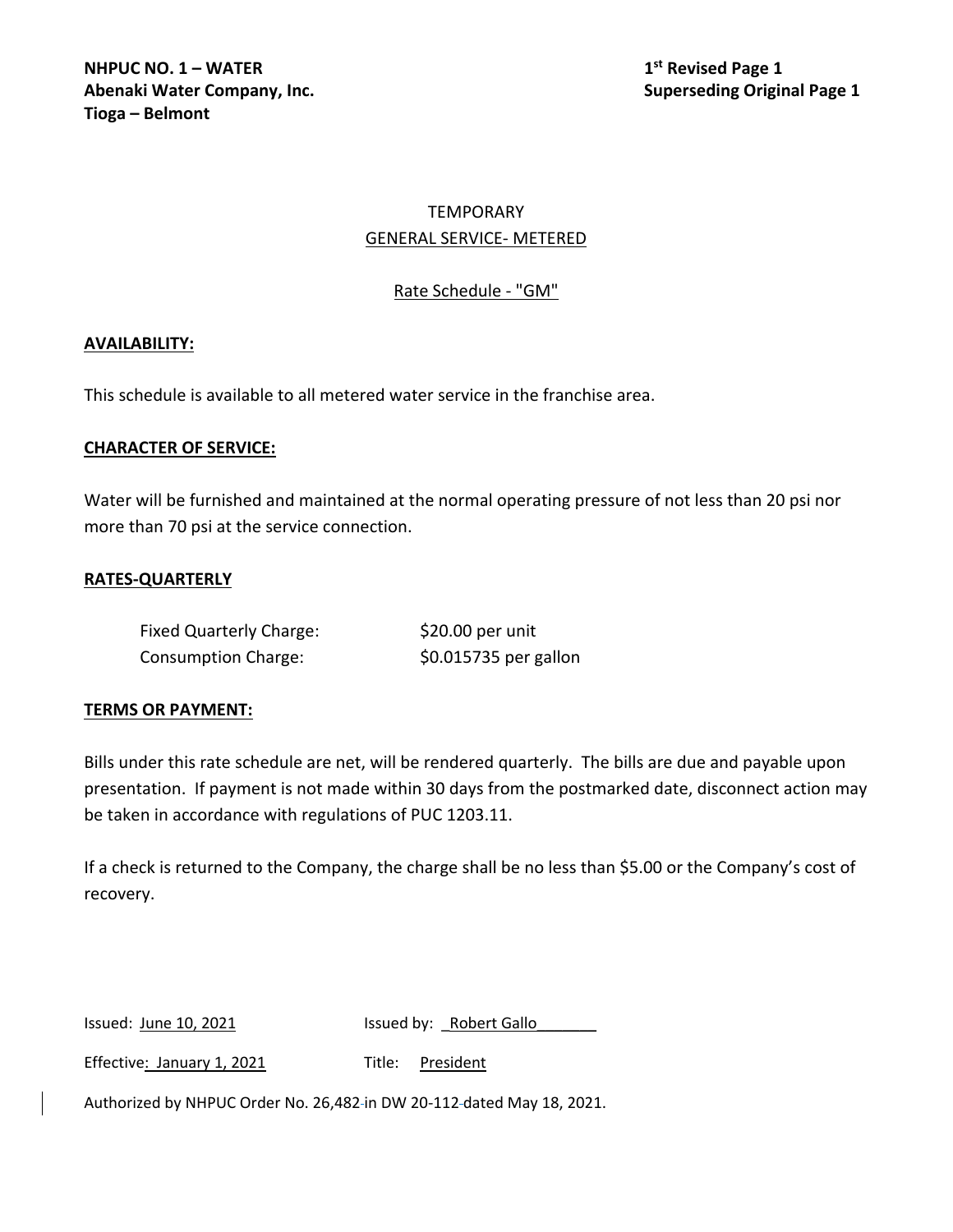## 6. Stoppage and Damage:

The water may be shut off for repairs or construction by a representative of the utility, in which case reasonable endeavor will be made to notify the customers affected. The utility shall not be responsible for any damage caused by periodic cleaning of pipes, opening or closing of valve or any other cause due to no lack of reasonable care on the part of the utility.

### 7. Billins:

Bills will be rendered in accordance with the PUC 1203.

## 8. Deposit:

The utility reserves the right to require a deposit in accordance with PUC L203.03

## 9. Service Charge:

A Charge of \$25.00 will be assessed for each visit to the customers premises between the hours of 8:00 am and 5:00 pm. After 5:00 pm or on weekends or holidays, the charge shall be 550.00.

## 10. Connection and Reconnection:

A.) A charge of \$50.00 shall be made for turning water on or off at the customer's requests. This will only be available during working hours between 8:00 am and 5:00 pm.

B.) lf a bill for service is unpaid and no arrangements for payment are made 30 days after it has been rendered, the utility reserves the right to disconnect the service after L2 days written notice to the customer in accordance with PUC 1203.13.

C.) A reconnections fee of 525.00 will be assessed if the water is disconnected due to an unpaid balance. Reconnections will be made in accordance with PUC 1203.13.

### 11. Disconnection:

A.) Service may be disconnected without notice for any of the following reasons and in accordance with PUC 1203.11.

- 1. Tampering with Company property
- 2. Vacancy of the premises
- 3. Cross-connecting the Company's service with any other supply source
- 4. Violation of restricted use rules properly made by the water company

lssued: May 28,2OL9 lssued by: Pauline Doucette Effective: April 30, 2019 **Title:** President Authorized by NHPUC Order No. 26,231 in DW 18-108 dated March 28, 2019.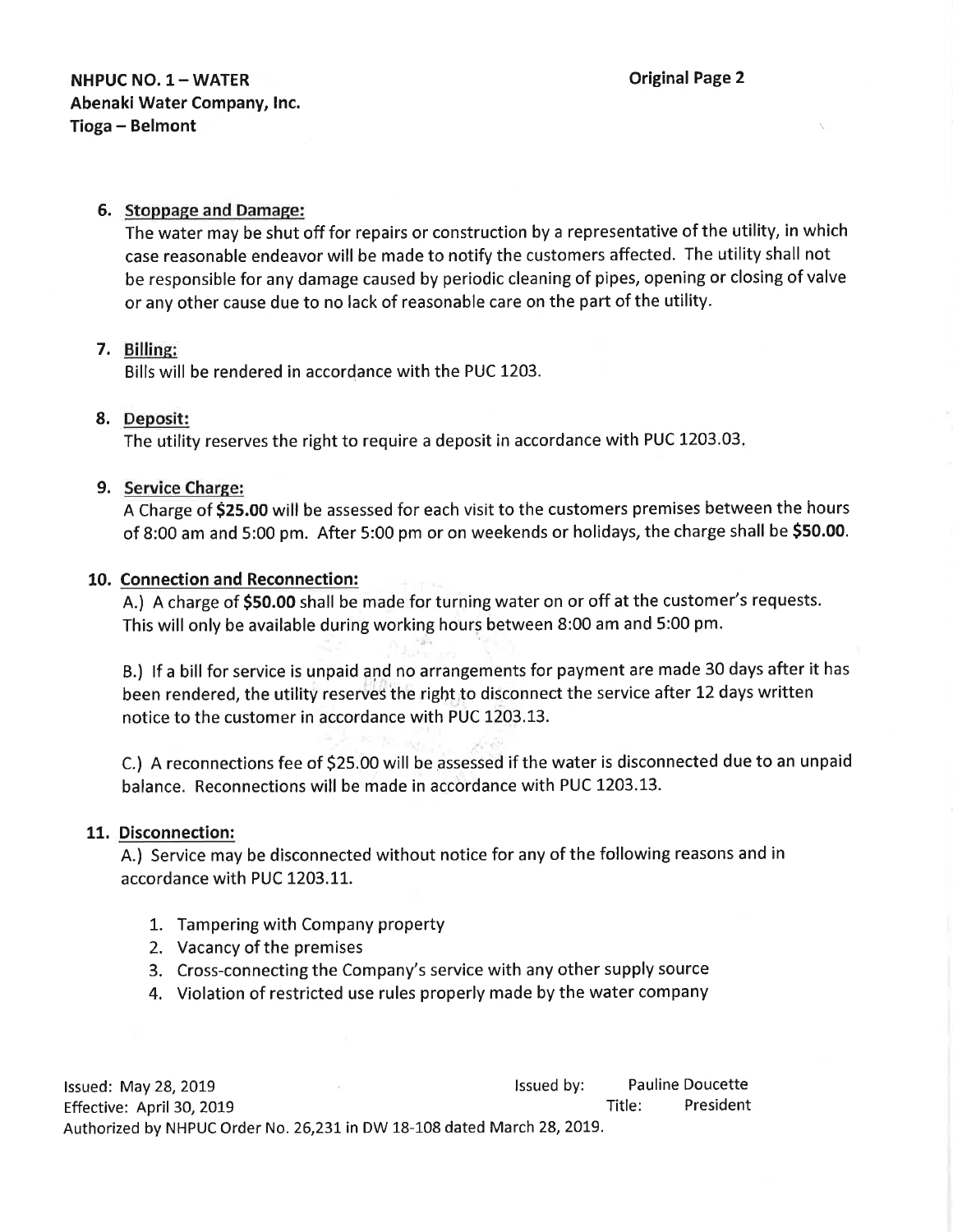## NHPUC NO. 1- WATER Abenaki Water Company, lnc. Tioga - Belmont

Original Page 3

#### 12. Restricted Use:

When necessary to conserve supply, the company may restrict or prohibit the use of a hand hose, and lawn sprinklers. Under no circumstances can pools be filled from the source without prior permission from the Company. For any violation of the restricted use clause, the company reserves the right to disconnect the service. The Company may charge a reconnection fee of S25.OO. Such restricted use notice will be filed with the Public Utilities Commission.

#### 13. Meters:

Meters shall be maintained in accordance with PUC 1203.04 and PUC 600.



Issued: May 28, 2019 **lack and Struth and Struth and Struth and Struth and Struth and Struth and Struth and Struth and Struth and Struth and Struth and Struth and Struth and Struth and Struth and Struth and Struth and Stru** Effective: April 30, 2019 Authorized by NHPUC Order No. 26,231 in DW 18-108 dated March 28, 2019. Pauline Doucette Title: President